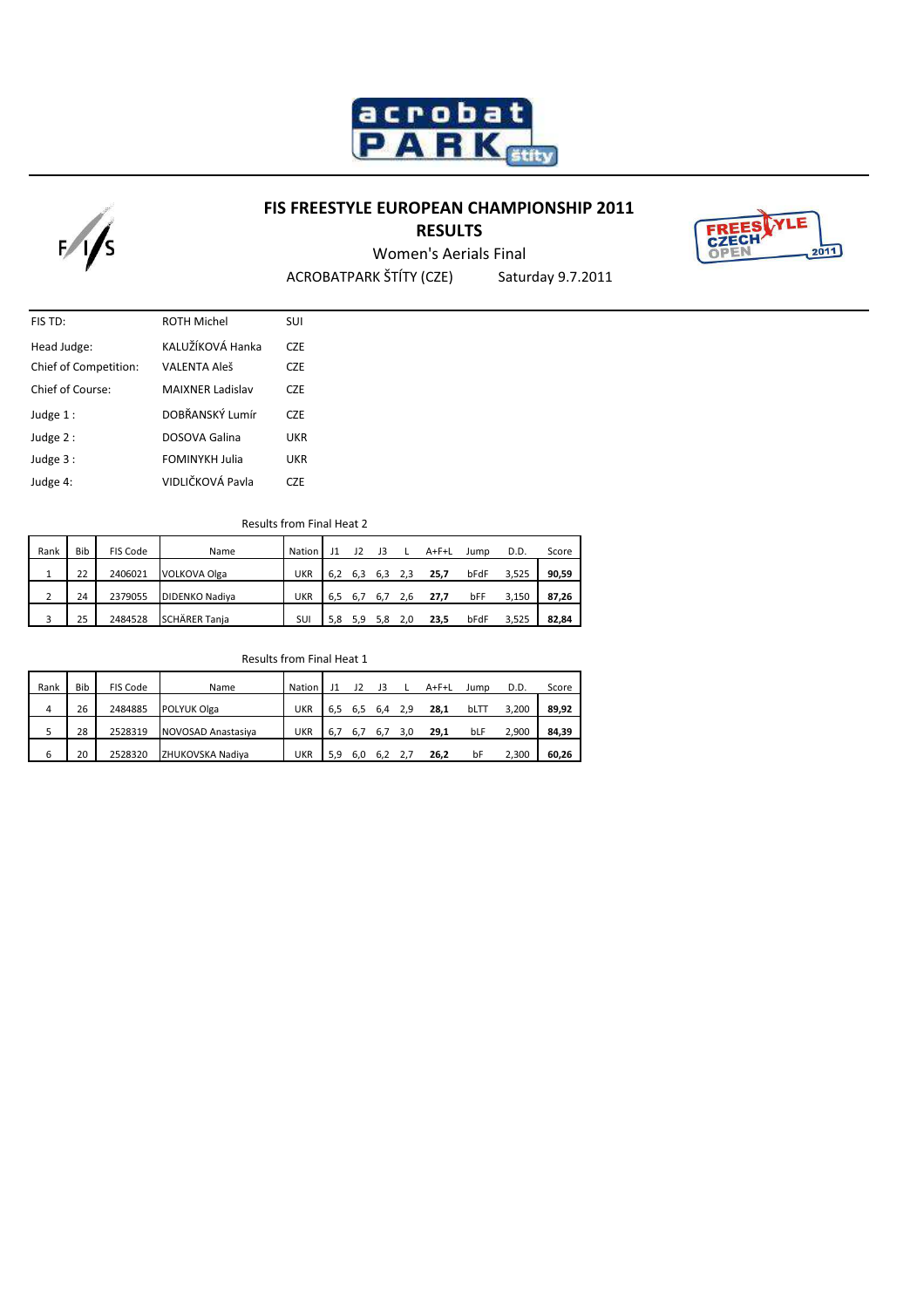

# **FIS FREESTYLE EUROPEAN CHAMPIONSHIP 2011**





ACROBATPARK ŠTÍTY (CZE) Saturday 9.7.2011 Women's Aerials Qualification

| FIS TD:               | <b>ROTH Michel</b>      | SUI              |
|-----------------------|-------------------------|------------------|
| Head Judge:           | KALUŽÍKOVÁ Hanka        | C <sub>7</sub> F |
| Chief of Competition: | <b>VALENTA Aleš</b>     | <b>CZE</b>       |
| Chief of Course:      | <b>MAIXNER Ladislav</b> | C <sub>7</sub> F |
| Judge 1:              | DOBŘANSKÝ Lumír         | <b>CZE</b>       |
| Judge 2:              | DOSOVA Galina           | <b>UKR</b>       |
| Judge 3:              | <b>FOMINYKH Julia</b>   | <b>UKR</b>       |
| Judge 4:              | VIDLIČKOVÁ Pavla        | CZE              |

 $F/fs$ 

Results from Qualification

|      |     |          |                      |                 | jump 1 |     |     |     |       |      | jump 2 |       |     |     |     |     |             |      |       |       |        |
|------|-----|----------|----------------------|-----------------|--------|-----|-----|-----|-------|------|--------|-------|-----|-----|-----|-----|-------------|------|-------|-------|--------|
| Rank | Bib | FIS Code | Name                 | Nation <b>I</b> | J1     | 12  | J3  |     | A+F+L | Jump | D.D.   | Score | J1  | J2  | J3  |     | $A + F + L$ | Jump | D.D.  | Score | Total  |
|      | 24  | 2379055  | DIDENKO Nadiya       | UKR             | 6,3    | 6,2 | 6,4 | 2,6 | 26,7  | bFdF | 3,525  | 94,12 | 6,5 | 6,8 | 6,8 | 2,9 | 28,8        | bFF  | 3,150 | 90,72 | 184,84 |
|      | 22  | 2406021  | VOLKOVA Olga         | UKR             | 6,0    | 6,0 | 6,2 | 2,8 | 26,6  | bFdF | 3,525  | 93,77 | 5,6 | 5,9 | 5,9 | 2,9 | 26,1        | bFF  | 3,150 | 82,22 | 175,98 |
| 3    | 25  | 2484528  | <b>SCHÄRER Tanja</b> | SUI             | 5,3    | 5,6 | 5,7 | 2,2 | 23,2  | bFF  | 3,150  | 73,08 | 5,9 | 6,0 | 6,0 | 2,6 | 25,7        | bFdF | 3,525 | 90,59 | 163,67 |
| 4    | 28  | 2528319  | NOVOSAD Anastasiya   | <b>UKR</b>      | 6,0    | 6,0 | 6,0 | 2,8 | 26,4  | bLF  | 2,900  | 76,56 | 7,0 | 7,0 | 7,0 | 3,0 | 30,0        | bLL  | 2,650 | 79,50 | 156,06 |
| 5    | 26  | 2484885  | POLYUK Olga          | <b>UKR</b>      | 5,9    | 6,3 | 6,0 | 2,2 | 24,8  | bLF  | 2,900  | 71,92 | 6,8 | 6,7 | 6,8 | 3,0 | 29,3        | bLL  | 2,650 | 77,65 | 149,57 |
| 6    | 20  | 2528320  | ZHUKOVSKA Nadiya     | UKR             | 6,7    | 6,4 | 6,5 | 3,0 | 28,6  | bL   | 2,050  | 58,63 | 5,8 | 5,9 | 5,8 | 2,8 | 25,9        | bF   | 2,300 | 59,57 | 118,20 |
|      | 21  | 2439972  | HAAB Anja            | SUI             | 5,7    | 5,4 | 5,6 | 2,8 | 25,1  | bF   | 2,300  | 57,73 | 5,7 | 5,6 | 5,6 | 2,8 | 25,3        | bL   | 2,050 | 51,87 | 109,60 |
| 8    | 27  | 2528902  | MOKHNATSKA Nadiya    | <b>UKR</b>      | 6,8    | 6,4 | 6,6 | 3,0 | 28,8  | bL   | 2,050  | 59,04 | 5,0 | 5,4 | 5,3 | 2,0 | 21,7        | bF   | 2,300 | 49,91 | 108,95 |
| 9    | 23  | 2527013  | AL-ADWANI Olivia     | GBR             | 6,8    | 6,5 | 6,5 | 3.0 | 28,8  | bL   | 2,050  | 59,04 | 5,0 | 5,2 | 5,2 | 2,0 | 21,4        | bF   | 2,300 | 49,22 | 108,26 |